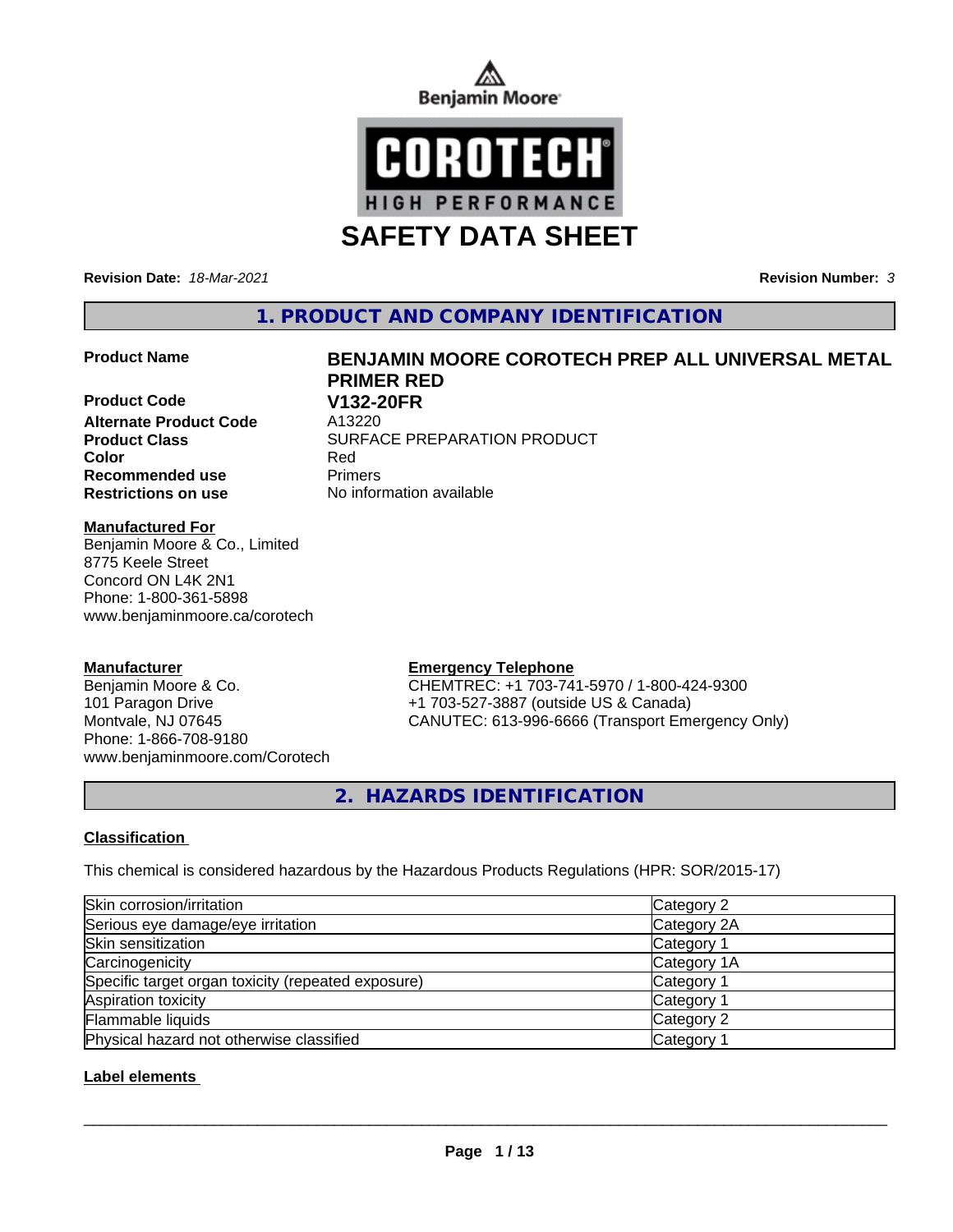# **Danger**

# **Hazard statements**

Causes skin irritation Causes serious eye irritation May cause an allergic skin reaction May cause cancer Causes damage to organs through prolonged or repeated exposure May be fatal if swallowed and enters airways Highly flammable liquid and vapor Risk of spontaneous combustion



**Appearance** liquid **Odor** solvent

# **Precautionary Statements - Prevention**

Obtain special instructions before use

Do not handle until all safety precautions have been read and understood

Use personal protective equipment as required

Wash face, hands and any exposed skin thoroughly after handling

Contaminated work clothing should not be allowed out of the workplace

Do not breathe dust/fume/gas/mist/vapors/spray

Do not eat, drink or smoke when using this product

Keep away from heat, hot surfaces, sparks, open flames and other ignition sources. No smoking

Keep container tightly closed

Ground/bond container and receiving equipment

Use explosion-proof electrical/ventilating/lighting/equipment

Use only non-sparking tools

Take precautionary measures against static discharge

Wear protective gloves/protective clothing/eye protection/face protection

Immediately after use, place rags, steel wool or waste used with this product in a sealed water-filled metal container or lay flat to dry.

# **Precautionary Statements - Response**

IF exposed or concerned: Get medical advice/attention

**Eyes**

IF IN EYES: Rinse cautiously with water for several minutes. Remove contact lenses, if present and easy to do. Continue rinsing

If eye irritation persists: Get medical advice/attention

**Skin**

If skin irritation or rash occurs: Get medical advice/attention

IF ON SKIN (or hair): Remove/Take off immediately all contaminated clothing. Rinse skin with water/shower Wash contaminated clothing before reuse

# **Ingestion**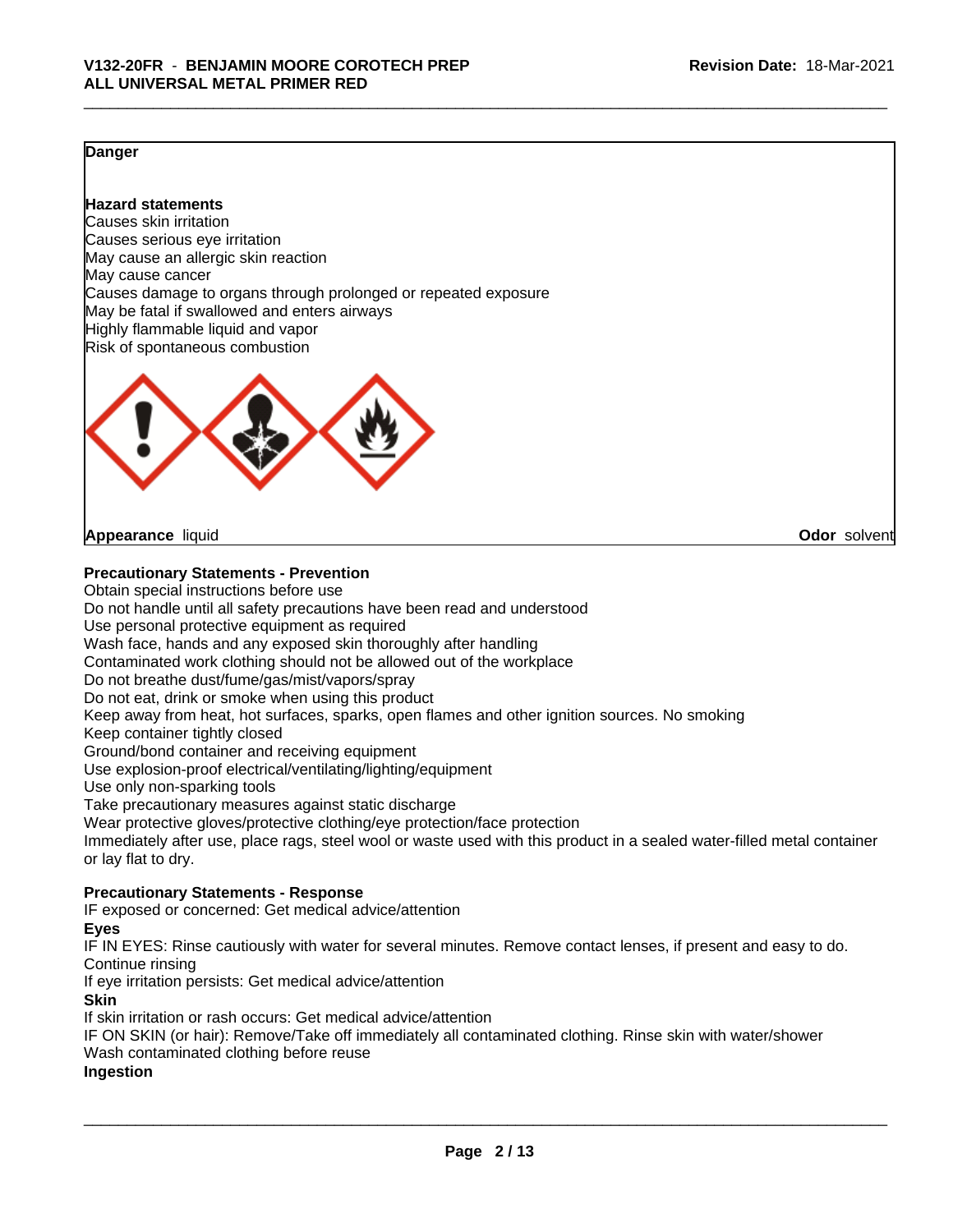IF SWALLOWED: Immediately call a POISON CENTER or doctor/physician Do NOT induce vomiting **Fire** In case of fire: Use CO2, dry chemical, or foam for extinction

**Precautionary Statements - Storage**

Store locked up Store in a well-ventilated place. Keep cool

# **Precautionary Statements - Disposal**

Dispose of contents/container to an approved waste disposal plant

Materials such as rags used with this product may begin to burn by themselves. After use, put rags in water or lay flat to dry, then discard.

#### **Other information**

No information available

# **3. COMPOSITION INFORMATION ON COMPONENTS**

| <b>Chemical name</b>                                        | CAS No.        | Weight-%      | <b>Hazardous Material</b><br>registry number<br>(HMIRA registry #) | Date HMIRA filed and<br>Information Review Act date exemption granted<br>(if applicable) |
|-------------------------------------------------------------|----------------|---------------|--------------------------------------------------------------------|------------------------------------------------------------------------------------------|
| Silica, crystalline                                         | 14808-60-7     | $10 - 30%$    |                                                                    |                                                                                          |
| Talc                                                        | 14807-96-6     | $10 - 30%$    |                                                                    |                                                                                          |
| Xylene                                                      | 1330-20-7      | $5 - 10%$     |                                                                    |                                                                                          |
| Distillates, petroleum,<br>hydrotreated light               | 64742-47-8     | $3 - 7%$      |                                                                    |                                                                                          |
| Iron oxide                                                  | 1309-37-1      | - 5%          |                                                                    |                                                                                          |
| VM&P naphtha                                                | 64742-89-8     | $1 - 5%$      |                                                                    |                                                                                          |
| Light distillate hydrotreater<br>stabilizer overhead liquid | 68410-97-9     | $1 - 5%$      |                                                                    |                                                                                          |
| Hydrotreated light naphtha                                  | 64742-49-0     | - 5%          |                                                                    |                                                                                          |
| Ethyl benzene                                               | $100 - 41 - 4$ | $1 - 5%$      |                                                                    |                                                                                          |
| Solvent naphtha, petroleum,<br>light aromatic               | 64742-95-6     | $1 - 5%$      |                                                                    |                                                                                          |
| Octane                                                      | 111-65-9       | $0.1 - 0.25%$ |                                                                    |                                                                                          |
| Heptane                                                     | 142-82-5       | $0.1 - 0.25%$ |                                                                    |                                                                                          |
| Methyl ethyl ketoxime                                       | 96-29-7        | $0.1 - 0.25%$ |                                                                    |                                                                                          |

#### **Confidential Business Information note**

\*The exact percentage (concentration) of composition has been withheld as a trade secret

 $\overline{\phantom{a}}$  ,  $\overline{\phantom{a}}$  ,  $\overline{\phantom{a}}$  ,  $\overline{\phantom{a}}$  ,  $\overline{\phantom{a}}$  ,  $\overline{\phantom{a}}$  ,  $\overline{\phantom{a}}$  ,  $\overline{\phantom{a}}$  ,  $\overline{\phantom{a}}$  ,  $\overline{\phantom{a}}$  ,  $\overline{\phantom{a}}$  ,  $\overline{\phantom{a}}$  ,  $\overline{\phantom{a}}$  ,  $\overline{\phantom{a}}$  ,  $\overline{\phantom{a}}$  ,  $\overline{\phantom{a}}$ 

**4. FIRST AID MEASURES**

**General Advice If symptoms persist, call a physician. Show this safety data If** symptoms persist, call a physician. Show this safety data sheet to the doctor in attendance.

**Eye Contact Immediately flush with plenty of water. After initial flushing,** remove any contact lenses and continue flushing for at least 15 minutes. Keep eye wide open while rinsing. If symptoms persist, call a physician.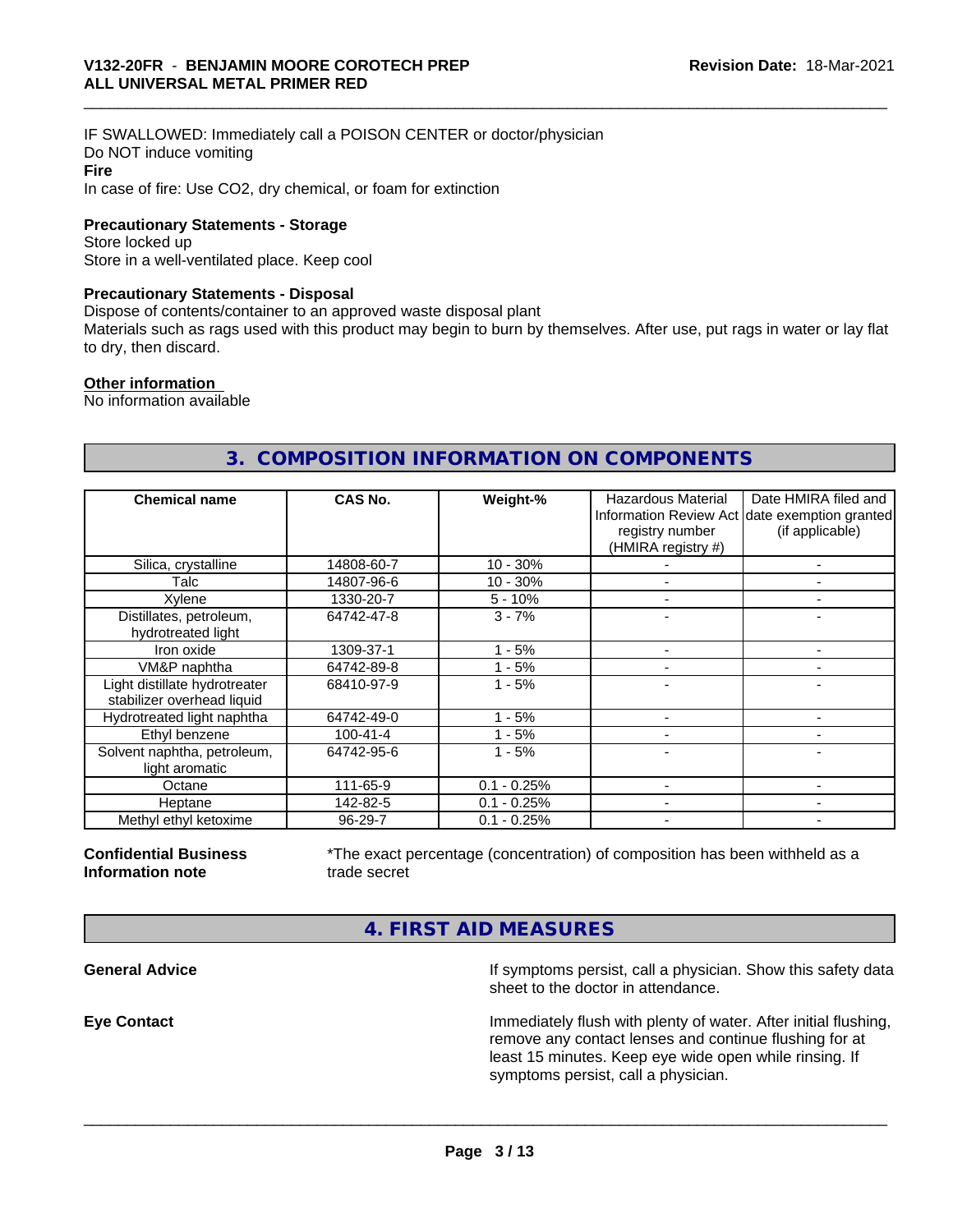| <b>Skin Contact</b>                    | Wash off immediately with soap and plenty of water while<br>removing all contaminated clothes and shoes. If skin<br>irritation persists, call a physician. Wash clothing before<br>reuse. Destroy contaminated articles such as shoes. |
|----------------------------------------|----------------------------------------------------------------------------------------------------------------------------------------------------------------------------------------------------------------------------------------|
| <b>Inhalation</b>                      | Move to fresh air. If symptoms persist, call a physician.<br>If not breathing, give artificial respiration. Call a physician<br>immediately.                                                                                           |
| Ingestion                              | Clean mouth with water and afterwards drink plenty of<br>water. Do not induce vomiting without medical advice.<br>Never give anything by mouth to an unconscious person.<br>Consult a physician.                                       |
| <b>Protection Of First-Aiders</b>      | Use personal protective equipment.                                                                                                                                                                                                     |
| <b>Most Important Symptoms/Effects</b> | May cause allergic skin reaction.                                                                                                                                                                                                      |
| <b>Notes To Physician</b>              | Treat symptomatically.                                                                                                                                                                                                                 |

**5. FIRE-FIGHTING MEASURES**

| <b>Flammable Properties</b>                                                      | Vapors may travel considerable distance to a source of<br>ignition and flash back. Vapors may cause flash fire.                                                                                                                                                                                |
|----------------------------------------------------------------------------------|------------------------------------------------------------------------------------------------------------------------------------------------------------------------------------------------------------------------------------------------------------------------------------------------|
| <b>Suitable Extinguishing Media</b>                                              | Foam, dry powder or water. Use extinguishing measures<br>that are appropriate to local circumstances and the<br>surrounding environment.                                                                                                                                                       |
| Protective equipment and precautions for firefighters                            | As in any fire, wear self-contained breathing apparatus<br>pressure-demand, MSHA/NIOSH (approved or equivalent)<br>and full protective gear.                                                                                                                                                   |
| <b>Hazardous combustion products</b>                                             | Burning may result in carbon dioxide, carbon monoxide<br>and other combustion products of varying composition<br>which may be toxic and/or irritating.                                                                                                                                         |
| <b>Specific Hazards Arising From The Chemical</b>                                | Flammable. Flash back possible over considerable<br>distance. Keep product and empty container away from<br>heat and sources of ignition. Closed containers may<br>rupture if exposed to fire or extreme heat. Thermal<br>decomposition can lead to release of irritating gases and<br>vapors. |
| Sensitivity to mechanical impact                                                 | No.                                                                                                                                                                                                                                                                                            |
| Sensitivity to static discharge                                                  | Yes                                                                                                                                                                                                                                                                                            |
| <b>Flash Point Data</b><br>Flash point (°F)<br>Flash Point (°C)<br><b>Method</b> | 50<br>10<br><b>PMCC</b>                                                                                                                                                                                                                                                                        |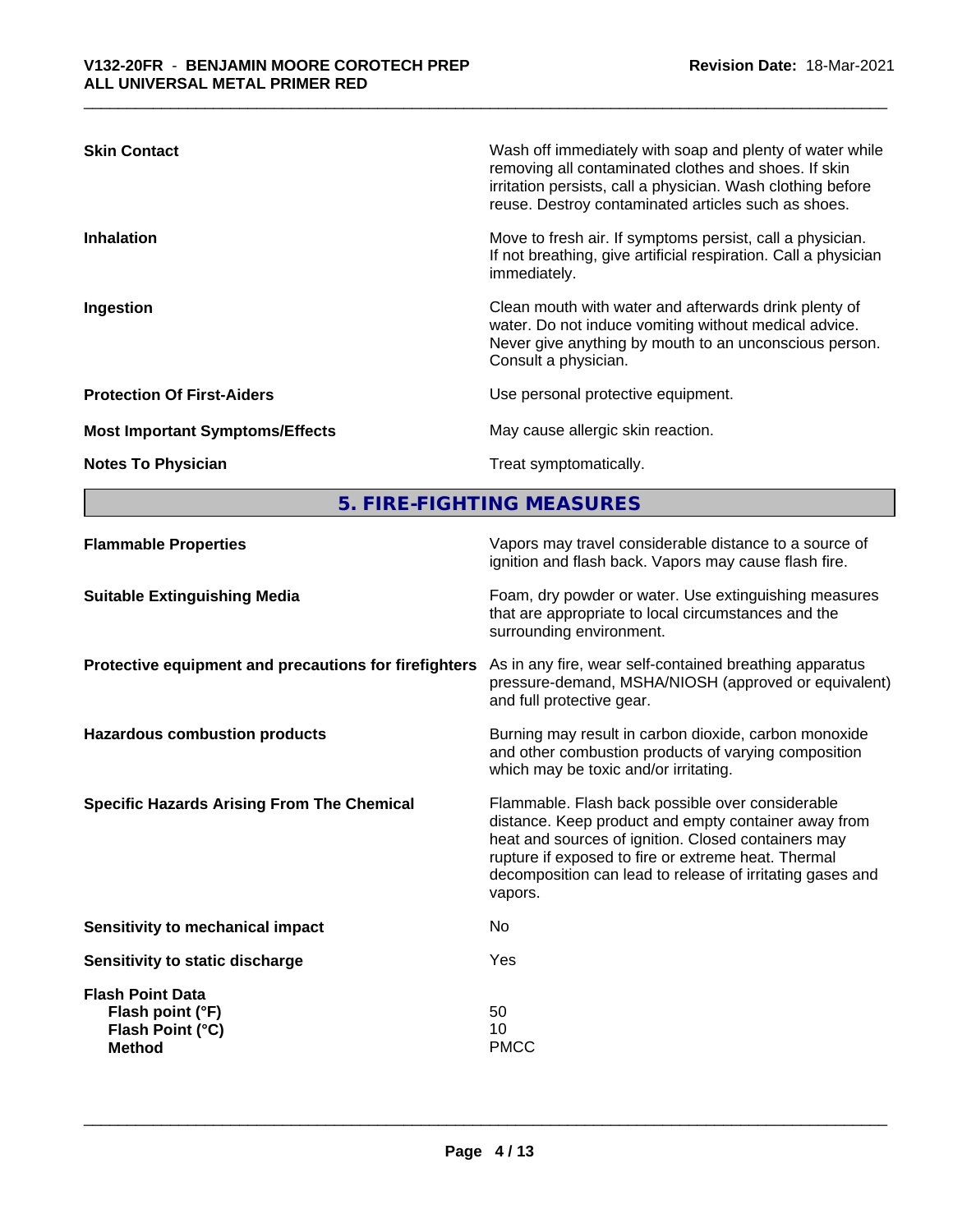# **Flammability Limits In Air**

**Lower flammability limit:** Not available **Upper flammability limit:** Not available

**NFPA Health:** 2 **Flammability:** 3 **Instability:** 0 **Special:** Not Applicable

### **NFPA Legend**

- 0 Not Hazardous
- 1 Slightly
- 2 Moderate
- 3 High
- 4 Severe

*The ratings assigned are only suggested ratings, the contractor/employer has ultimate responsibilities for NFPA ratings where this system is used.*

*Additional information regarding the NFPA rating system is available from the National Fire Protection Agency (NFPA) at www.nfpa.org.*

# **6. ACCIDENTAL RELEASE MEASURES**

| <b>Personal Precautions</b>      | Remove all sources of ignition. Take precautions to<br>prevent flashback. Ground and bond all containers and<br>handling equipment. Take precautionary measures against<br>static discharges. Ensure adequate ventilation. Avoid<br>contact with skin, eyes and clothing. Use personal<br>protective equipment.  |
|----------------------------------|------------------------------------------------------------------------------------------------------------------------------------------------------------------------------------------------------------------------------------------------------------------------------------------------------------------|
| <b>Other Information</b>         | Prevent further leakage or spillage if safe to do so. Do not<br>allow material to contaminate ground water system.<br>Prevent product from entering drains. Do not flush into<br>surface water or sanitary sewer system. Local authorities<br>should be advised if significant spillages cannot be<br>contained. |
| <b>Environmental precautions</b> | See Section 12 for additional Ecological Information.                                                                                                                                                                                                                                                            |
| <b>Methods for Cleaning Up</b>   | Dam up. Soak up with inert absorbent material. Use a<br>non-sparking or explosion proof means to transfer material<br>to a sealed, appropriate container for disposal. Clean<br>contaminated surface thoroughly.                                                                                                 |

# **7. HANDLING AND STORAGE**

**Handling Handling Avoid contact with skin, eyes and clothing. Wear personal and <b>Handling Avoid contact with skin, eyes and clothing. Wear personal** protective equipment. Do not breathe vapors or spray mist. Use only in ventilated areas. Prevent vapor build-up by providing adequate ventilation during and after use.

> Take precautionary measures against static discharges. To avoid ignition of vapors by static electricity discharge, all metal parts of the equipment must be grounded. Keep away from heat, sparks and flame. Do not smoke. Extinguish all flames and pilot lights, and turn off stoves,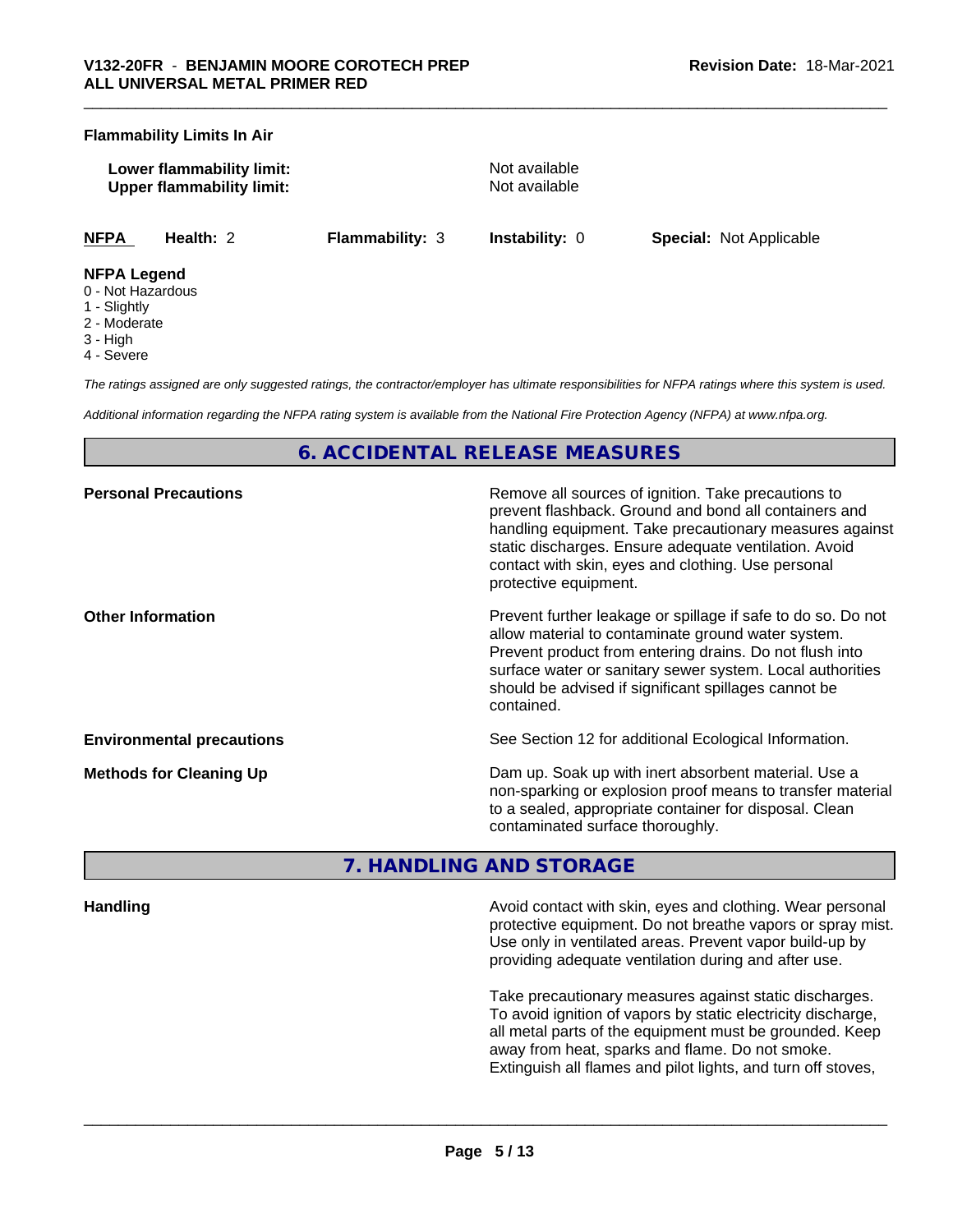heaters, electric motors and other sources of ignition during use and until all vapors are gone. Ignition and/or flash back may occur.

**Storage Keep containers tightly closed in a dry, cool and <b>Keep** containers tightly closed in a dry, cool and well-ventilated place. Keep away from heat. Keep away from open flames, hot surfaces and sources of ignition. Keep in properly labeled containers. Keep out of the reach of children.

> **DANGER** - Rags, steel wool or waste soaked with this product may spontaneously catch fire if improperly discarded. Immediately after use, place rags, steel wool or waste in a sealed water-filled metal container.

**Incompatible Materials Incompatible with strong acids and bases and strong** oxidizing agents.

# **8. EXPOSURE CONTROLS/PERSONAL PROTECTION**

# **Exposure Limits**

| <b>Chemical name</b>                          | <b>ACGIH TLV</b>                                                                                                                              | <b>Alberta</b>                                                                                 | <b>British Columbia</b>                                                            | <b>Ontario</b>                  | Quebec                                                                                               |
|-----------------------------------------------|-----------------------------------------------------------------------------------------------------------------------------------------------|------------------------------------------------------------------------------------------------|------------------------------------------------------------------------------------|---------------------------------|------------------------------------------------------------------------------------------------------|
| Silica, crystalline                           | TWA: 0.025 mg/m <sup>3</sup><br>respirable particulate<br>matter                                                                              | $0.025$ mg/m <sup>3</sup> - TWA                                                                | $0.025$ mg/m <sup>3</sup> - TWA                                                    | $0.10$ mg/m <sup>3</sup> - TWA  | $0.1$ mg/m <sup>3</sup> - TWAEV                                                                      |
| Talc                                          | TWA: $2 \text{ mg/m}^3$<br>particulate matter<br>containing no<br>asbestos and <1%<br>crystalline silica,<br>respirable particulate<br>matter | $2 \text{ mg/m}^3$ - TWA                                                                       | $2$ mg/m <sup>3</sup> - TWA                                                        | $2 \text{ mg/m}^3$ - TWA        | 3 mg/m <sup>3</sup> - TWAEV                                                                          |
| Xylene                                        | STEL: 150 ppm<br>TWA: 100 ppm                                                                                                                 | 100 ppm - TWA<br>434 mg/m <sup>3</sup> - TWA<br>150 ppm - STEL<br>651 mg/m <sup>3</sup> - STEL | 100 ppm - TWA<br>150 ppm - STEL                                                    | 100 ppm - TWA<br>150 ppm - STEL | 100 ppm - TWAEV<br>434 mg/m <sup>3</sup> - TWAEV<br>150 ppm - STEV<br>651 mg/m <sup>3</sup> - STEV   |
| Distillates, petroleum,<br>hydrotreated light | N/E                                                                                                                                           | N/E                                                                                            | 200 mg/m $3 - TWA$<br>Skin absorption can<br>contribute to overall<br>exposure.    | N/E                             | N/E                                                                                                  |
| Iron oxide                                    | TWA: $5 \text{ mg/m}^3$<br>respirable particulate<br>matter                                                                                   | $5 \text{ mg/m}^3$ - TWA                                                                       | 10 $mq/m3$ - TWA<br>$3$ mg/m $3$ - TWA<br>$5$ mg/m $3$ - TWA<br>10 mg/m $3 -$ STEL | $5$ mg/m $3$ - TWA              | 5 mg/m <sup>3</sup> - TWAEV<br>10 mg/m <sup>3</sup> - TWAEV                                          |
| Ethyl benzene                                 | TWA: 20 ppm                                                                                                                                   | 100 ppm - TWA<br>434 mg/m <sup>3</sup> - TWA<br>125 ppm - STEL<br>543 mg/m <sup>3</sup> - STEL | 20 ppm - TWA                                                                       | 20 ppm - TWA                    | 100 ppm - TWAEV<br>434 mg/m $3$ - TWAEV<br>125 ppm - STEV<br>543 mg/m <sup>3</sup> - STEV            |
| Octane                                        | TWA: 300 ppm                                                                                                                                  | 300 ppm - TWA<br>1400 mg/m $3$ - TWA                                                           | 300 ppm - TWA                                                                      | 300 ppm - TWA                   | 300 ppm - TWAEV<br>1400 mg/m <sup>3</sup> - TWAEV<br>375 ppm - STEV<br>1750 mg/m $3 -$ STEV          |
| Heptane                                       | STEL: 500 ppm<br>TWA: 400 ppm                                                                                                                 | 400 ppm - TWA<br>1640 mg/m $3$ - TWA<br>500 ppm - STEL<br>$2050$ mg/m <sup>3</sup> - STEL      | 400 ppm - TWA<br>500 ppm - STEL                                                    | 400 ppm - TWA<br>500 ppm - STEL | 400 ppm - TWAEV<br>1640 mg/m <sup>3</sup> - TWAEV<br>500 ppm - STEV<br>2050 mg/m <sup>3</sup> - STEV |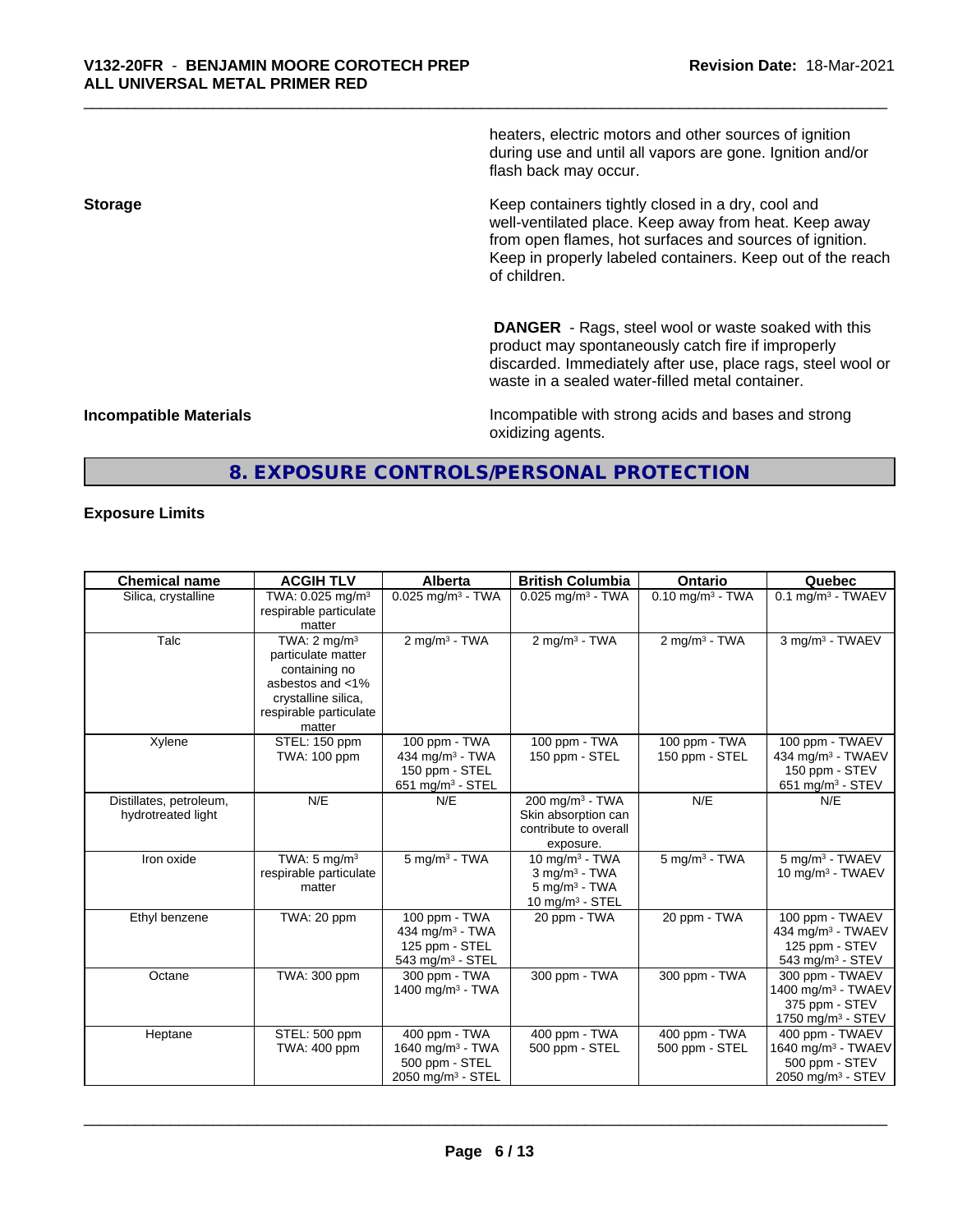#### **Legend**

ACGIH - American Conference of Governmental Industrial Hygienists Alberta - Alberta Occupational Exposure Limits British Columbia - British Columbia Occupational Exposure Limits Ontario - Ontario Occupational Exposure Limits Quebec - Quebec Occupational Exposure Limits N/E - Not established

# **Personal Protective Equipment**

**Engineering Measures Ensure** Ensure adequate ventilation, especially in confined areas.

**Eye/Face Protection** Safety glasses with side-shields. If splashes are likely to occur, wear: Tightly fitting safety goggles **Skin Protection Protection Protective gloves and impervious clothing. Respiratory Protection Number 1** (Use only with adequate ventilation. In operations where exposure limits are exceeded, use a NIOSH approved respirator that has been selected by a technically qualified person for the specific work conditions. When spraying the product or applying in confined areas, wear a NIOSH approved respirator specified for paint spray or organic vapors.

**Hygiene Measures Avoid contact with skin, eyes and clothing. Remove and Avoid contact with skin, eyes and clothing. Remove and Avoid contact with skin, eyes and clothing. Remove and** wash contaminated clothing before re-use. Wash thoroughly after handling.

# **9. PHYSICAL AND CHEMICAL PROPERTIES**

| Appearance                        | liquid                   |
|-----------------------------------|--------------------------|
| Odor                              | solvent                  |
| <b>Odor Threshold</b>             | No information available |
| Density (Ibs/gal)                 | $11.2 - 11.6$            |
| <b>Specific Gravity</b>           | $1.34 - 1.39$            |
| рH                                | No information available |
| <b>Viscosity (cps)</b>            | No information available |
| Solubility(ies)                   | No information available |
| <b>Water solubility</b>           | No information available |
| <b>Evaporation Rate</b>           | No information available |
| Vapor pressure                    | No information available |
| Vapor density                     | No information available |
| Wt. % Solids                      | $65 - 75$                |
| Vol. % Solids                     | $45 - 55$                |
| Wt. % Volatiles                   | $25 - 35$                |
| Vol. % Volatiles                  | $45 - 55$                |
| <b>VOC Regulatory Limit (g/L)</b> | < 400                    |
| <b>Boiling Point (°F)</b>         | 241                      |
| <b>Boiling Point (°C)</b>         | 116                      |
| Freezing point (°F)               | No information available |
| <b>Freezing Point (°C)</b>        | No information available |
| Flash point (°F)                  | 50                       |
| Flash Point (°C)                  | 10                       |
| <b>Method</b>                     | <b>PMCC</b>              |
| Flammability (solid, gas)         | Not applicable           |
| <b>Upper flammability limit:</b>  | Not applicable           |
| Lower flammability limit:         | Not applicable           |
|                                   |                          |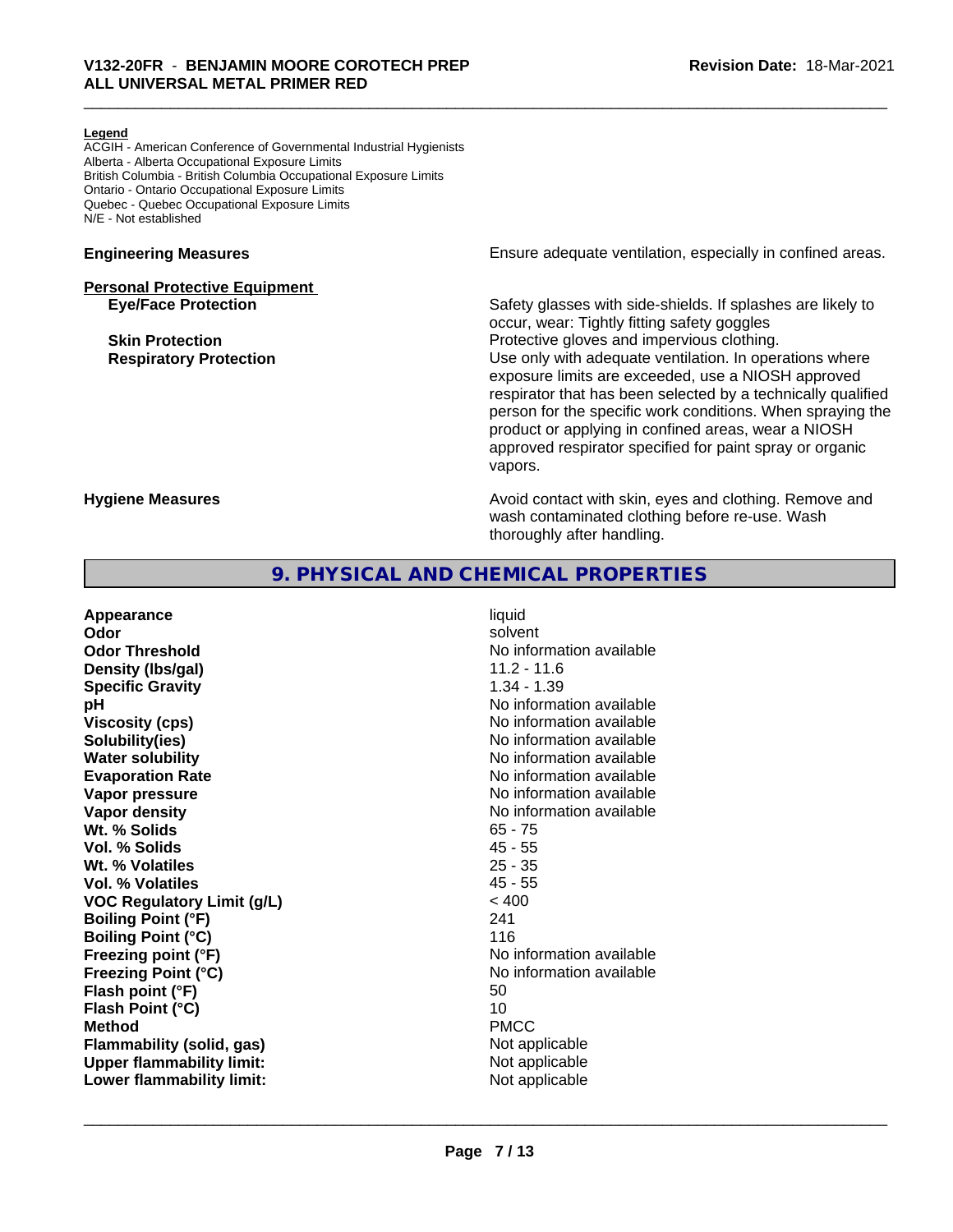**Autoignition Temperature (°F)**<br> **Autoignition Temperature (°C)** No information available **Autoignition Temperature (°C)**<br> **Decomposition Temperature (°F)** No information available<br>
No information available **Decomposition Temperature (°F) Decomposition Temperature (°C)** No information available<br> **Partition coefficient Partition available** 

**No information available** 

# **10. STABILITY AND REACTIVITY**

**Reactivity Not Applicable Not Applicable Chemical Stability Stability** Stable under normal conditions. Hazardous polymerisation does not occur. **Conditions to avoid** Conditions **to avoid** Keep away from open flames, hot surfaces, static electricity and sources of ignition. Sparks. Elevated temperature. **Incompatible Materials Incompatible with strong acids and bases and strong** oxidizing agents. **Hazardous Decomposition Products** Thermal decomposition can lead to release of irritating gases and vapors. **Possibility of hazardous reactions** None under normal conditions of use.

# **11. TOXICOLOGICAL INFORMATION**

**Product Information Information on likely routes of exposure**

**Acute Toxicity** 

**Principal Routes of Exposure Exposure** Eye contact, skin contact and inhalation.

**Product Information Repeated or prolonged exposure to organic solvents may** lead to permanent brain and nervous system damage. Intentional misuse by deliberately concentrating and inhaling vapors may be harmful or fatal.

# **Symptoms related to the physical,chemical and toxicological characteristics**

**Symptoms** No information available

 $\overline{\phantom{a}}$  ,  $\overline{\phantom{a}}$  ,  $\overline{\phantom{a}}$  ,  $\overline{\phantom{a}}$  ,  $\overline{\phantom{a}}$  ,  $\overline{\phantom{a}}$  ,  $\overline{\phantom{a}}$  ,  $\overline{\phantom{a}}$  ,  $\overline{\phantom{a}}$  ,  $\overline{\phantom{a}}$  ,  $\overline{\phantom{a}}$  ,  $\overline{\phantom{a}}$  ,  $\overline{\phantom{a}}$  ,  $\overline{\phantom{a}}$  ,  $\overline{\phantom{a}}$  ,  $\overline{\phantom{a}}$ 

### **Delayed and immediate effects as well as chronic effects from short and long-term exposure**

| Eye contact         | Contact with eyes may cause irritation.                                                                                                                                                                                  |
|---------------------|--------------------------------------------------------------------------------------------------------------------------------------------------------------------------------------------------------------------------|
| <b>Skin contact</b> | May cause skin irritation and/or dermatitis. Prolonged skin<br>contact may defat the skin and produce dermatitis.                                                                                                        |
| <b>Inhalation</b>   | Harmful by inhalation. High vapor / aerosol concentrations<br>are irritating to the eyes, nose, throat and lungs and may<br>cause headaches, dizziness, drowsiness,<br>unconsciousness, and other central nervous system |
| Ingestion           | effects.<br>Harmful if swallowed. Ingestion may cause irritation to                                                                                                                                                      |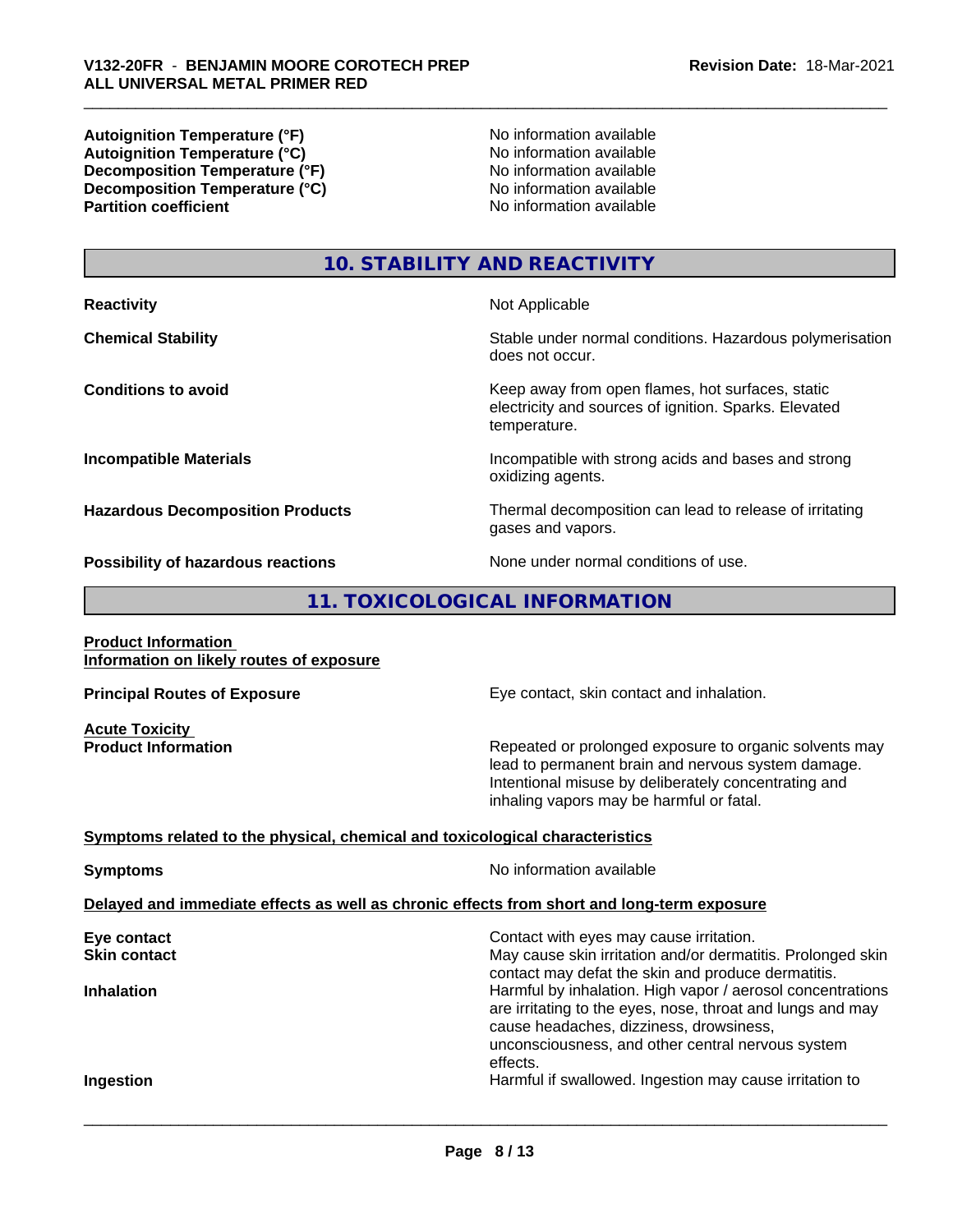|                               | mucous membranes. Small amounts of this product           |
|-------------------------------|-----------------------------------------------------------|
|                               | aspirated into the respiratory system during ingestion or |
|                               | vomiting may cause mild to severe pulmonary injury,       |
|                               | possibly progressing to death.                            |
| <b>Sensitization</b>          | May cause an allergic skin reaction.                      |
| <b>Neurological Effects</b>   | No information available.                                 |
| <b>Mutagenic Effects</b>      | No information available.                                 |
| <b>Reproductive Effects</b>   | No information available.                                 |
| <b>Developmental Effects</b>  | No information available.                                 |
| <b>Target organ effects</b>   | No information available.                                 |
| <b>STOT - single exposure</b> | May cause disorder and damage to the, Respiratory         |
|                               | system, Central nervous system.                           |
| STOT - repeated exposure      | Causes damage to organs through prolonged or repeated     |
|                               | exposure if inhaled, May cause disorder and damage to     |
|                               | the, Central nervous system, Causes damage to organs      |
|                               | through prolonged or repeated exposure.                   |
| Other adverse effects         | No information available.                                 |
| <b>Aspiration Hazard</b>      | May be harmful if swallowed and enters airways. Small     |
|                               | amounts of this product aspirated into the respiratory    |
|                               | system during ingestion or vomiting may cause mild to     |
|                               | severe pulmonary injury, possibly progressing to death.   |
|                               |                                                           |

# **Numerical measures of toxicity**

**The following values are calculated based on chapter 3.1 of the GHS document**

**ATEmix (oral)** 20731 mg/kg<br> **ATEmix (dermal)** 20731 mg/kg<br>
20731 mg/kg **ATEmix (dermal)** 9126 mg/k<br> **ATEmix (inhalation-dust/mist)** 9126 mg/L **ATEmix (inhalation-dust/mist)** 13.8 mg/L<br> **ATEmix (inhalation-vapor)** 106.8 mg/L **ATEmix** (inhalation-vapor)

# **Component Information**

| Chemical name                                                             | Oral LD50                | Dermal LD50              | Inhalation LC50                                                                    |
|---------------------------------------------------------------------------|--------------------------|--------------------------|------------------------------------------------------------------------------------|
| Xylene<br>1330-20-7                                                       | $=$ 3500 mg/kg (Rat)     | $>$ 4350 mg/kg (Rabbit)  | $= 29.08$ mg/L (Rat) 4 h                                                           |
| Distillates, petroleum, hydrotreated<br>light<br>64742-47-8               | $> 5000$ mg/kg (Rat)     | $>$ 2000 mg/kg (Rabbit)  | $> 5.2$ mg/L (Rat) 4 h                                                             |
| Iron oxide<br>1309-37-1                                                   | > 10000 mg/kg (Rat)      | $\blacksquare$           |                                                                                    |
| VM&P naphtha<br>64742-89-8                                                | $\blacksquare$           | $=$ 3000 mg/kg (Rabbit)  |                                                                                    |
| Light distillate hydrotreater stabilizer<br>overhead liquid<br>68410-97-9 | $= 5170$ mg/kg (Rat)     | $\overline{a}$           | $> 12408$ ppm (Rat) 4 h                                                            |
| Hydrotreated light naphtha<br>64742-49-0                                  | $> 5000$ mg/kg (Rat)     | $>$ 3160 mg/kg (Rabbit)  | $= 73680$ ppm (Rat) 4 h                                                            |
| Ethyl benzene<br>$100 - 41 - 4$                                           | $= 3500$ mg/kg (Rat)     | $= 15400$ mg/kg (Rabbit) | $= 17.4$ mg/L (Rat) 4 h                                                            |
| Solvent naphtha, petroleum, light<br>aromatic<br>64742-95-6               | $= 8400$ mg/kg (Rat)     | $>$ 2000 mg/kg (Rabbit)  | $= 3400$ ppm (Rat) 4 h                                                             |
| Octane<br>111-65-9                                                        | $\blacksquare$           |                          | > 23.36 mg/L (Rat) 4 h = 118 g/m <sup>3</sup><br>$(Rat)$ 4 h = 25260 ppm (Rat) 4 h |
| Heptane<br>142-82-5                                                       | $\overline{\phantom{a}}$ | $=$ 3000 mg/kg (Rabbit)  | $= 103$ g/m <sup>3</sup> (Rat) 4 h                                                 |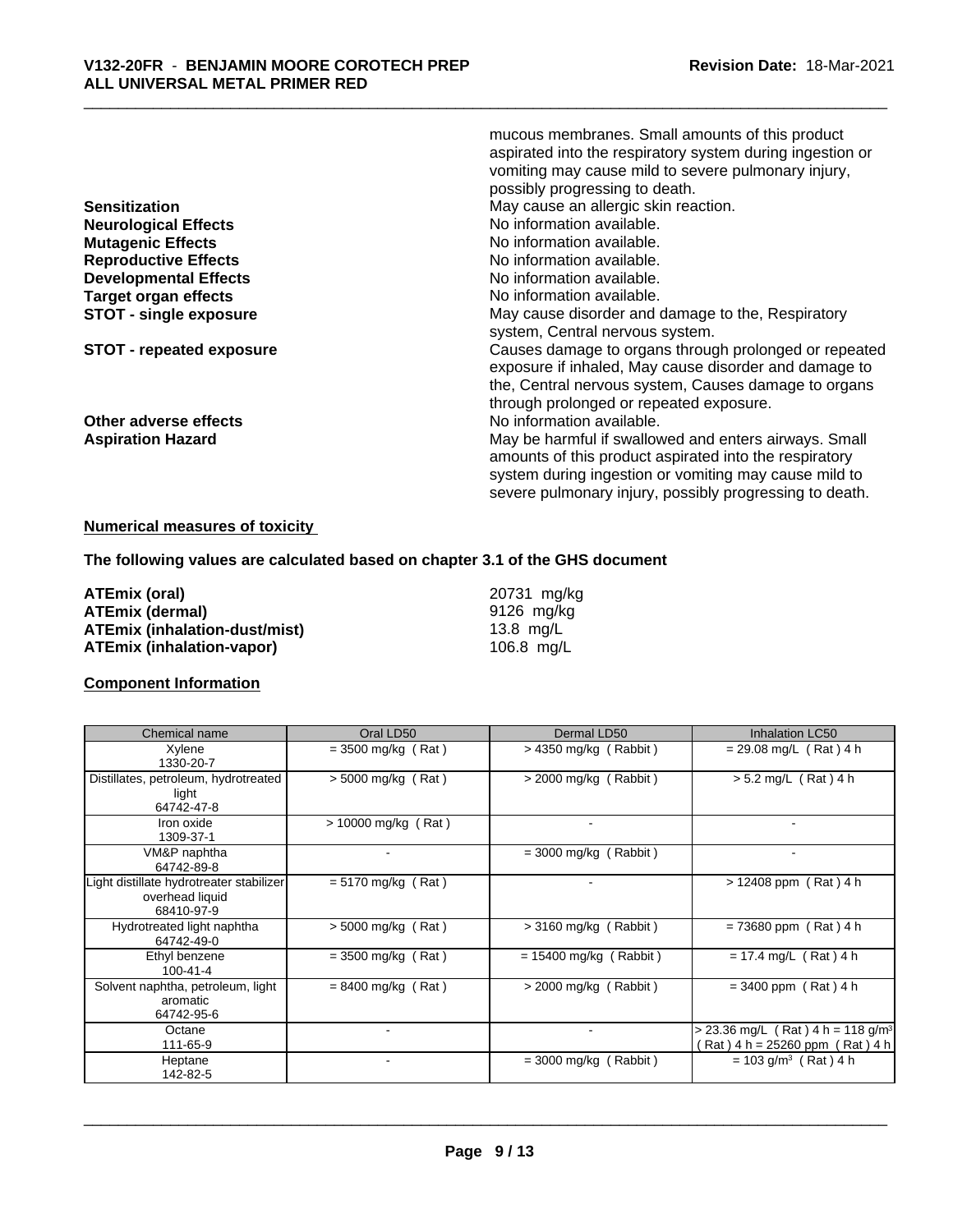| Methyl<br>' ketoxime<br>. ethvl<br>96-29-7 | Rat<br>$\sim$<br>°ma/ku<br>$\cdots$ | Rabbit<br>1800<br>$\sim$<br>, ma/ka<br>ιυυυ<br>. . | ററ<br>Rat<br>ma<br>ישווו כט.<br>. . |
|--------------------------------------------|-------------------------------------|----------------------------------------------------|-------------------------------------|

# **Chronic Toxicity**

# **Carcinogenicity**

*The information below indicateswhether each agency has listed any ingredient as a carcinogen:.*

| <b>Chemical name</b> | <b>IARC</b>                    | NTP                    |
|----------------------|--------------------------------|------------------------|
|                      | 1 - Human Carcinogen           | Known Human Carcinogen |
| Silica, crystalline  |                                |                        |
|                      | 2B - Possible Human Carcinogen |                        |
| Ethyl benzene        |                                |                        |

• Crystalline Silica has been determined to be carcinogenic to humans by IARC (1) when in respirable form. Risk of cancer depends on duration and level of inhalation exposure to spray mist or dust from sanding the dried paint.

#### **Legend**

IARC - International Agency for Research on Cancer NTP - National Toxicity Program OSHA - Occupational Safety & Health Administration

**12. ECOLOGICAL INFORMATION**

# **Ecotoxicity Effects**

The environmental impact of this product has not been fully investigated.

### **Product Information**

# **Acute Toxicity to Fish**

No information available

# **Acute Toxicity to Aquatic Invertebrates**

No information available

#### **Acute Toxicity to Aquatic Plants**

No information available

# **Persistence / Degradability**

No information available.

#### **Bioaccumulation**

There is no data for this product.

# **Mobility in Environmental Media**

No information available.

#### **Ozone**

No information available

# **Component Information**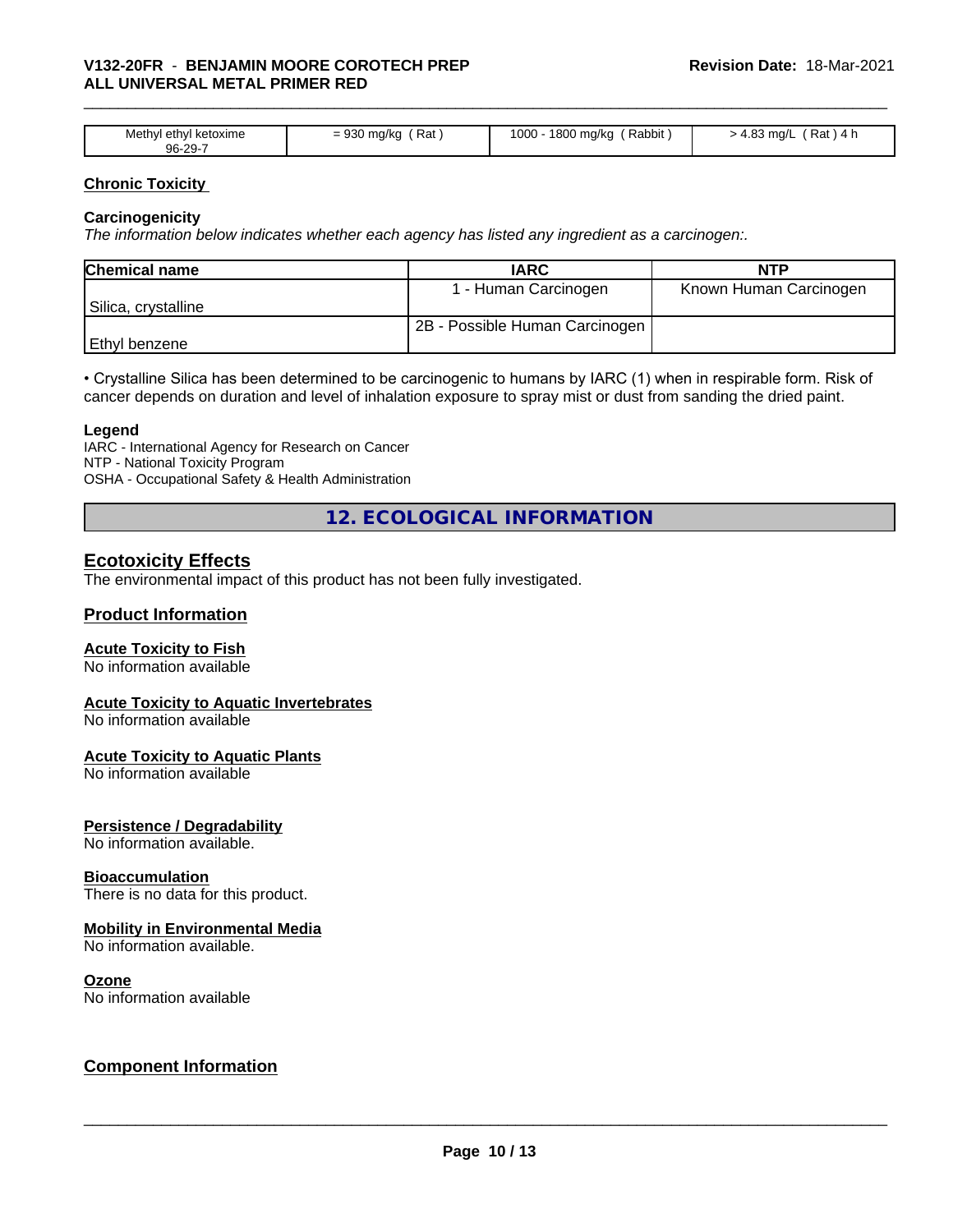# **Acute Toxicity to Fish**

Xylene LC50: 13.5 mg/L (Rainbow Trout - 96 hr.) Ethyl benzene LC50: 12.1 mg/L (Fathead Minnow - 96 hr.) Methyl ethyl ketoxime LC50: 48 mg/L (Bluegill sunfish - 96 hr.)

# **Acute Toxicity to Aquatic Invertebrates**

Ethyl benzene EC50: 1.8 mg/L (Daphnia magna - 48 hr.) Methyl ethyl ketoxime EC50: 750 mg/L (Daphnia magna - 48 hr.)

# **Acute Toxicity to Aquatic Plants**

Ethyl benzene EC50: 4.6 mg/L (Green algae (Scenedesmus subspicatus), 72 hrs.)

# **13. DISPOSAL CONSIDERATIONS**

**Waste Disposal Method Dispose of in accordance with federal, state, provincial,** and local regulations. Local requirements may vary, consult your sanitation department or state-designated environmental protection agency for more disposal options.

**Empty Container Warning <b>Emptied** Containers may retain product residue. Follow label warnings even after container is emptied. Residual vapors may explode on ignition.

# **14. TRANSPORT INFORMATION**

**TDG Proper Shipping Name PAINT Hazard class** 3 **UN-No.** UN1263 **Packing Group III Description** UN1263, PAINT, 3, II **ICAO / IATA** Contact the preparer for further information. **IMDG / IMO Contact the preparer for further information.**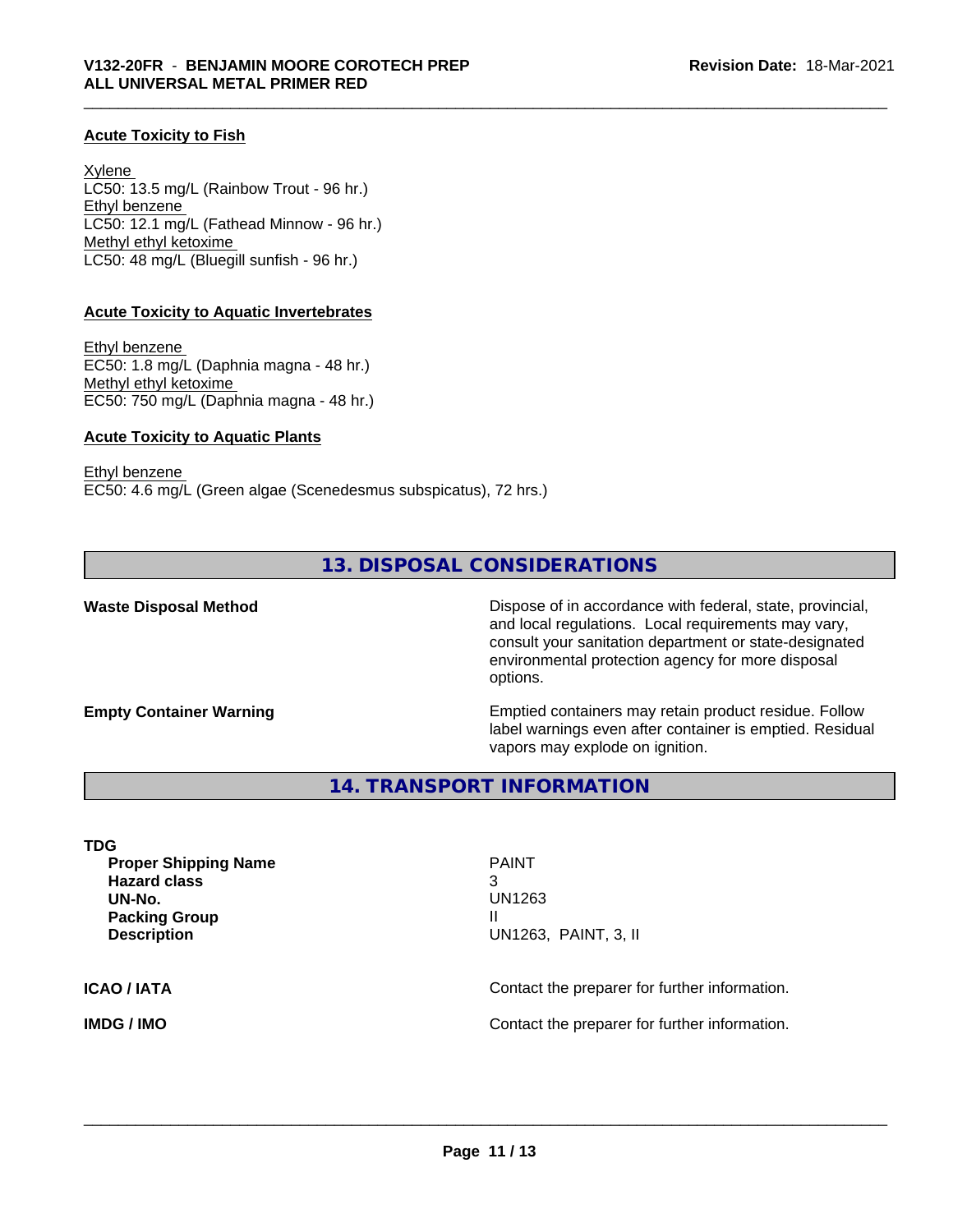# **15. REGULATORY INFORMATION**

# **International Inventories**

| <b>TSCA: United States</b> | Yes - All components are listed or exempt. |
|----------------------------|--------------------------------------------|
| <b>DSL: Canada</b>         | Yes - All components are listed or exempt. |

# **National Pollutant Release Inventory (NPRI)**

#### **NPRI Parts 1- 4**

This product contains the following Parts 1-4 NPRI chemicals:

| <b>Chemical name</b> | CAS No.  | Weight-% | <b>NPRI Parts 1-4</b> |  |
|----------------------|----------|----------|-----------------------|--|
| Xylene               | 330-20-7 | 10%      | ∟isted                |  |
| Ethyl benzene        | 100-41-4 | $-5%$    | ∟isted                |  |

# **NPRI Part 5**

This product contains the following NPRI Part 5 Chemicals:

| <b>Chemical name</b>                          | CAS No.    | Weight-%  | <b>NPRI Part 5</b> |  |
|-----------------------------------------------|------------|-----------|--------------------|--|
| Xvlene                                        | 1330-20-7  | $5 - 10%$ | Listed             |  |
| Distillates, petroleum, hydrotreated<br>liaht | 64742-47-8 | $3 - 7%$  | Listed             |  |
| VM&P naphtha                                  | 64742-89-8 | ' - 5%    | ∟isted             |  |
| Solvent naphtha, petroleum, light<br>aromatic | 64742-95-6 | l - 5%    | ∟isted             |  |

# **WHMIS Regulatory Status**

This product has been classified in accordance with the hazard criteria of the Hazardous Products Regulations (HPR) and the SDS contains all the information required by the HPR.

|                                                                                                                                 |               | 16. OTHER INFORMATION  |                      |          |
|---------------------------------------------------------------------------------------------------------------------------------|---------------|------------------------|----------------------|----------|
| HMIS -                                                                                                                          | Health: $2^*$ | <b>Flammability: 3</b> | <b>Reactivity: 0</b> | $PPE: -$ |
| <b>HMIS Legend</b><br>0 - Minimal Hazard<br>1 - Slight Hazard<br>2 - Moderate Hazard<br>3 - Serious Hazard<br>4 - Severe Hazard |               |                        |                      |          |

- 
- \* Chronic Hazard

X - Consult your supervisor or S.O.P. for "Special" handling instructions.

*Note: The PPE rating has intentionally been left blank. Choose appropriate PPE that will protect employees from the hazards the material will present under the actual normal conditions of use.*

*Caution: HMISÒ ratings are based on a 0-4 rating scale, with 0 representing minimal hazards or risks, and 4 representing significant hazards or risks. Although HMISÒ ratings are not required on MSDSs under 29 CFR 1910.1200, the preparer, has chosen to provide them. HMISÒ ratings are to be used only in conjunction with a fully implemented HMISÒ program by workers who have received appropriate HMISÒ training. HMISÒ is a*